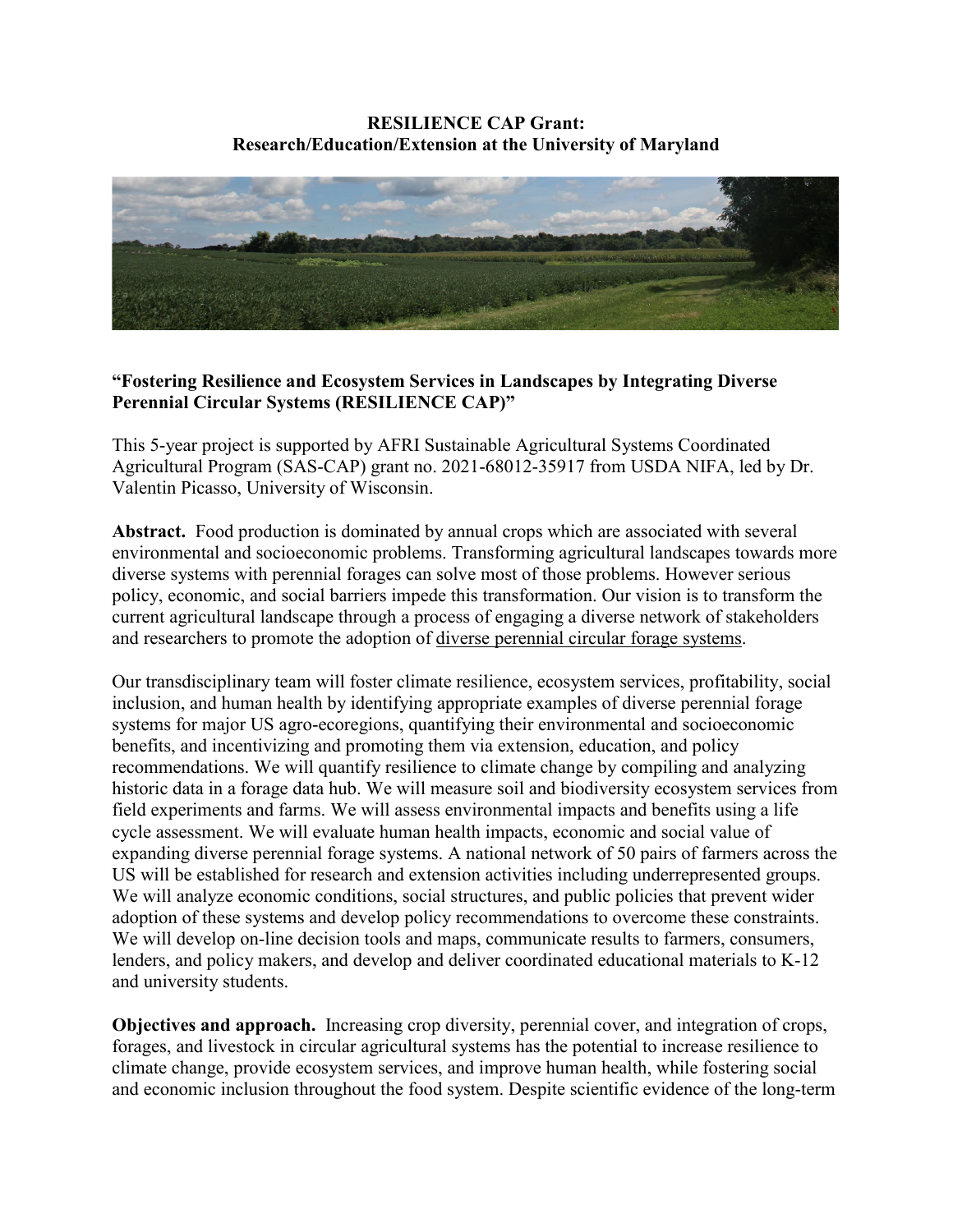benefits of crop diversity and perenniality substantial policy, economic, and social barriers to adoption remain.



**bottom left) by engaging a team of natural (red) and social (orange) scientists with diverse stakeholders (blue) on six interconnected integrated objectives and activities.**

Farm subsidies, credit, and insurance programs encourage high-input, low-diversity annual cropping systems. The linear economy results in negative externalities, market failures, and missing markets. Other social barriers to adoption include farm labor structure; scale of production; access to information; and farmer and consumer values and attitudes. Our transdisciplinary team proposes to foster climate resilience, ecosystem services, profitability, social inclusion, and human health by identifying, assessing, promoting, and incentivizing **diverse perennial circular systems (DPCS)** across agroecoregions in the US. These DPCS increase diversity and perennial cover, produce forage for livestock, recycle nutrients. Examples are: crop rotations that integrate perennial forages, living mulches and intercropping, service crop mixtures, or grass-legume pastures.

#### **Our objectives are:**

**Objective 1. Identify and characterize prevailing and diverse perennial circular systems in major US agro-ecoregions.** We will define agro-ecoregions across the US, and will identify and characterize systems and farmers associated with each system in major regions.

**Objective 2. Assess and compare the resilience and ecosystem services of dominant and diverse perennial circular systems.** Existing data on crop yields from perennial forages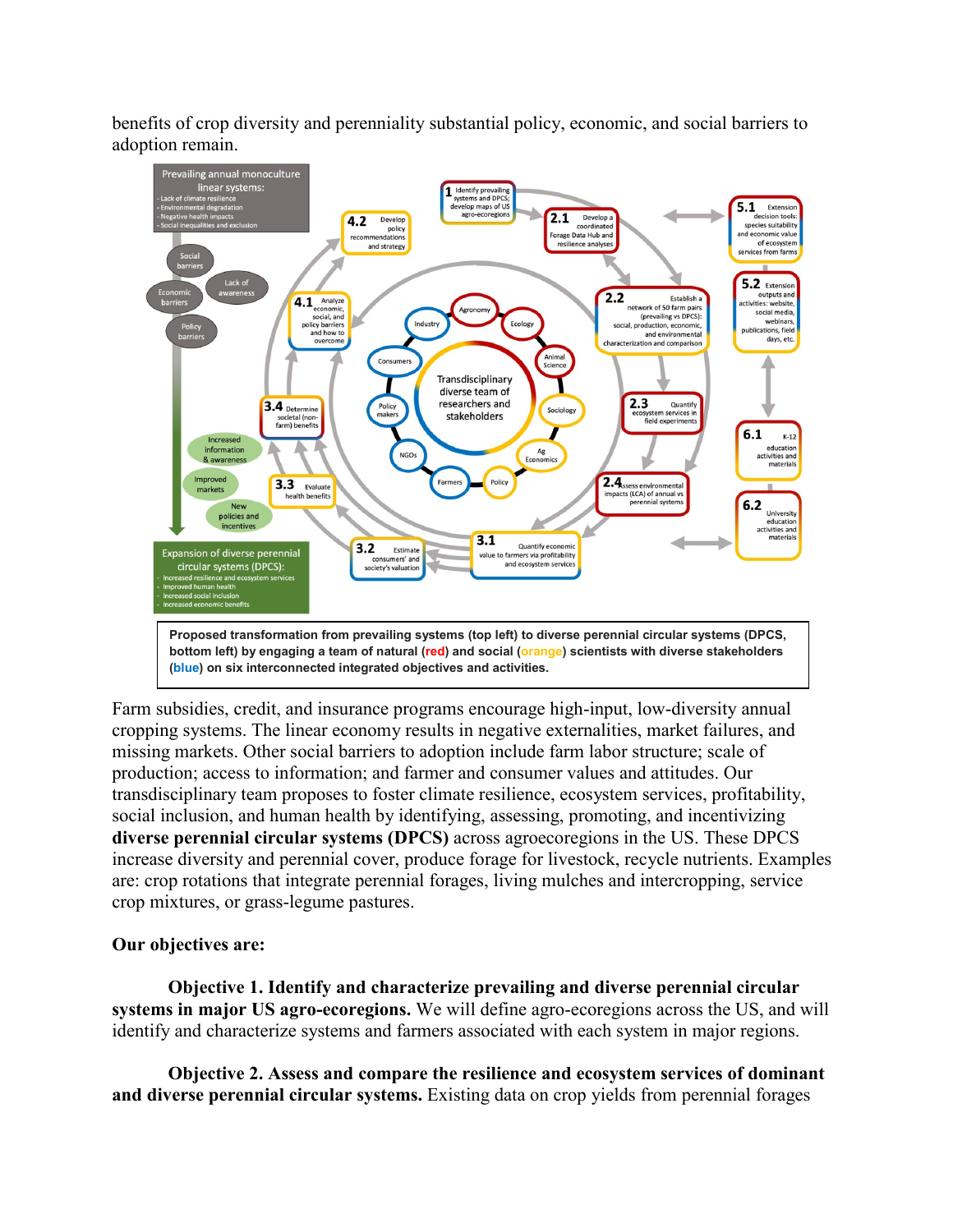variety trials and long-term grazing systems from across the US will be compiled in a *Forage Data Hub* and analyzed to determine resilience and stability (Obj. 2.1). Crop yields, soil samples, inputs, and information on production practices will be collected and analyzed for soil health and economic viability using a nationwide network of farms (Obj. 2.2). New data will be collected from long-term experiments that compare annual crops and diverse perennial systems for soil health and insect biodiversity (Obj. 2.3). Through soil modelling and life cycle assessment C, N, P cycles and erosion, including nutrient loading to water sources, will be examined for a selected subset of cropping systems, both annual and perennial. (Obj. 2.4).

**Objective 3: Assess and analyze the direct and indirect economic, health, and social implications of increased adoption of diverse perennial circular systems.** Building on the situational analyses in Obj. 1 and the agronomic and ecological analyses in Obj. 2, the research activities in Obj. 3 will focus on **assessing the value** of diverse perennial circular systems to society. Drawing from multiple social science disciplines, we will analyze the on-farm economic value of diverse perennial systems, society's valuation of products generated from them, and the un-priced health and social benefits they provide. These individual efforts will contribute to an iterative collaborative process that evaluates a comprehensive set of societal (non-farm) benefits provided by diverse perennial systems. This work, in turn, will inform the activities in Obj. 4 focused on the policy environment affecting the adoption of diverse perennial systems.

**Objective 4: Analyze the economic conditions, social structures, and public policies that prevent wider adoption of diverse perennial circular systems and develop strategies to overcome these constraints.** A guiding hypothesis of this project is that there are societal constraints preventing producers from more fully adopting diverse perennial systems. Building upon the analyses in Obj. 1.3 and 3 we will explore different impediments to wider adoption. We will explicitly assess economic constraints (supply chain issues, missing markets, market failures, etc.), social structures (producer demographics, rural support networks, etc.) and public policies (crop insurance, agricultural lending, farm bill programs, etc.) that we expect to affect producers' adoption decisions. This work will culminate in policy recommendations and a strategy for stakeholder engagement that will synergize with the activities in Obj. 5 and 6.

**Objective 5. Develop extension media, activities, and actionable decision tools to communicate concepts about the benefits of diverse perennial circular systems to farmers, consumers, lenders, and policy makers.** Our overall Extension learning objective is to educate the public, including farmers, consumers, lenders and policy makers, in a way that raises awareness across audiences about the benefits of diverse perennial systems. At the national level, efforts will center on consumers, lenders and policy makers. On regional and state levels, we will provide learning materials and tools to assist local Extension Services in encouraging adoption of farming practices that are appropriate for the location.

**Objective 6. Develop and incorporate instructional content for K-12, undergraduate, and graduate courses on design and assessment of diverse perennial circular systems, resilience, ecosystem services, and economic value.** Our vision of diverse perennial systems will form the framework of our educational programs, working in tandem with our research. Our programs will shape the training of the next generations of agricultural scientists, and to prepare them to lead in the face of climate and social change. In addition, our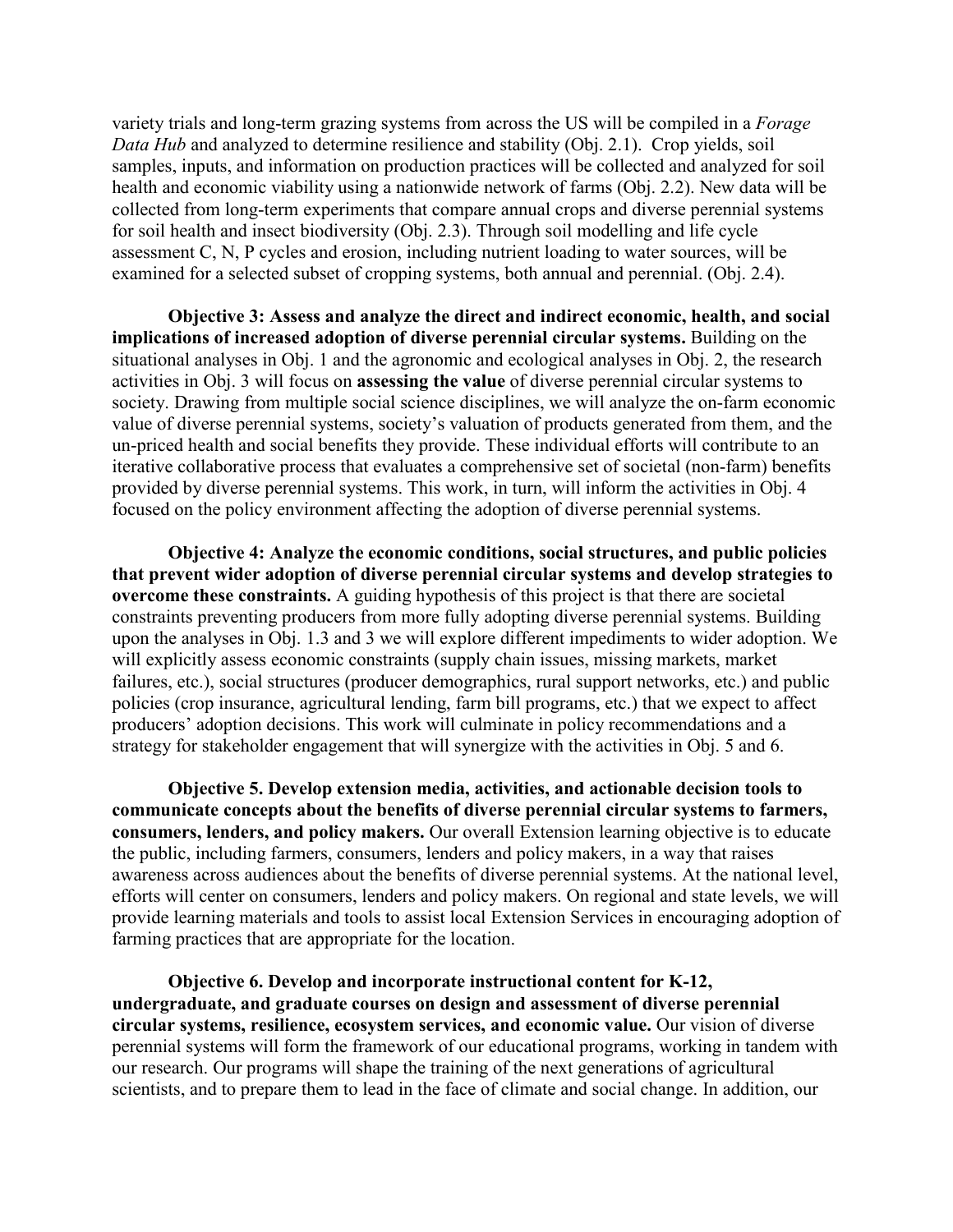project is deeply seated in a common land grant mission: "To advance innovative, profitable, and sustainable agricultural production systems." Our milestones will be reviewed annually, supervised by the Universities of Maryland, Wyoming, and Cornell. Participants' learning will be assessed via surveys and interviews. Additionally, we will track the accomplishments of students/teachers in our program. Outcomes from work with teachers will be shared throughout the project and project accomplishments (e.g., photos and videos) will be posted to the project website.

**Overview of Maryland activities.** The Lamp Lab will be coordinating the education efforts for the grant (Objective 6), and Bill is part of the coordinating committee. Educational efforts are broadly directed to K-12 education, as well as to undergraduate and graduate students. Research efforts will include coordination of sampling of beneficial arthropods in paired farms across the country (see details in next paragraph). We have a collaborator at the University of Maryland, Dr. Amanda Grev, who will be doing extension work as part of the grant. She is an Extension Specialist, Forage and Pasture, in the AGNR Department of Extension and based at Western Maryland Research and Education Center.

We hypothesize that DPCS agriculture leads to increased levels of beneficial biodiversity, such as pollinators and natural enemies, on farms. Using experimental sites described under Objective 2, we will quantify and compare the composition and functional diversity (including consumers, predators and parasites, pollinators, and decomposers) of foliar arthropods on the pairs of DPCS and conventional farm sites. We will collect sweep net and sticky card samples from four locations within the major crop on both farms in a pair (e.g., corn, wheat, soybeans). On three dates during the growing season, samples will be collected following standard crop monitoring procedures. Sticky traps will be deployed over one week at a time, while the number of sweeps per sample will be determined with the goal of collecting a minimum of 200 insects in the four sweep samples. This goal provides a robust estimate of the assemblage of macroinvertebrates within a crop and date. In addition, to estimate contributions of biodiversity by perennial crops, fields on these farms will be sampled three times during the growing season as described above. All samples will be preprocessed in the lab for general characterization and to provide an educational experience for interns. The subsequent processing of the samples at the University of Maryland Department of Entomology will focus on both taxonomic unit (family level) and functional unit (e.g., pollinator, natural enemy, herbivore). University of Maryland will provide insect collecting equipment, instructions for collection and mailing, mailing costs, and postsampling processing.

# **University of Maryland Press Release:**

[https://agnr.umd.edu/news/entomology-and-extension-faculty-join-national-team-study-and](https://agnr.umd.edu/news/entomology-and-extension-faculty-join-national-team-study-and-support-diverse-perennial-forage)[support-diverse-perennial-forage](https://agnr.umd.edu/news/entomology-and-extension-faculty-join-national-team-study-and-support-diverse-perennial-forage)

#### **FAQs:**

#### **1. What is meant by a circular system and why should I care?**

In simple terms a circular economy is an economic system that recycles nutrients instead of wasting and accumulating pollution. A farming system which applies excessive Nitrogen fertilizer into annual crops, and then loses much of that Nitrogen due to erosion and leaching to the water, is not a circular system. It loses nutrients and money. Farming systems that use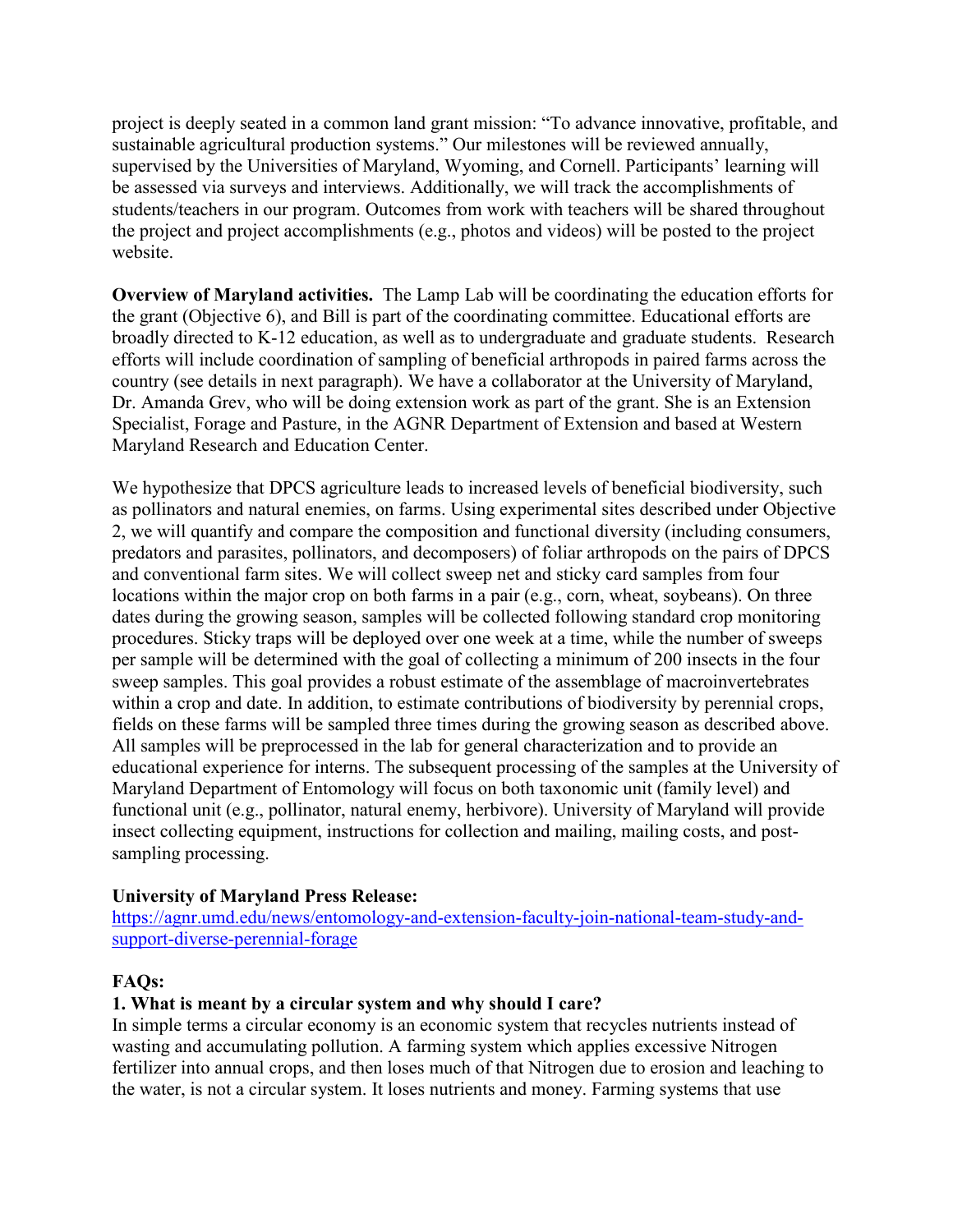legumes to fix Nitrogen, and/or livestock to graze or harvest forages and recycle manure into the soil, are examples of circular systems, which recycle nutrients and save money.

# **2. What kinds of perennial crops (or cover) are included in your vision to diversify crops on my farm? I use cover crops in the winter; does that count?**

Diverse, perennial, circular systems (DPCS) are defined relative to the dominant system in each agroecoregion. Greater diversity means more crop species. Greater perenniality means more time or area in perennial forages. Greater circularity means adding legumes to fix nitrogen or integrating livestock. We are considering DPCS to have at least two of the three dimensions: may have greater diversity, or/and greater perenniality, or/and greater circularity. For instance, if the dominant system is a wheat monoculture, a DPCS may be a crop rotation including wheat and alfalfa, which increases diversity, perenniality, and circularity. If the dominant system is a perennial grass pasture, a DPCS may be a mixed pasture with grasses and legumes, which increases diversity and circularity, with the same perenniality. If the system is annual grasses for livestock, DPCS may be perennial grass-legume mixtures, which increases diversity, perenniality, and circularity. "Just" adding a rye cover crop in a corn-soybean system, for instance, only increases diversity, but not perenniality or circularity. If those cover crops are grazed, or fix nitrogen, they add circularity in addition to diversity, and we can consider them DPCS.

# **3. Are you talking about diversity within crops, like growing legumes and grasses together?**

We are interested in adding diversity of crops in the farming system; it does not necessarily have to be in the same field. It can be diversity in space, like crop rotations. But intercropping, or forage mixtures, are excellent examples of DPCS.

# **4. Are you talking about adding a perennial crop to my rotation?**

We are interested in increasing perenniality, via adding perennial forages in the rotation. However, as described above, adding diversity and circularity without adding perennial species is also a possibility. And adding diversity to already perennial systems is also another possibility.

**5. What is meant by resilience, and why should I care? How will it affect me on my farm?** Resilience is the ability of a crop or a farming system to withstand a climatic crisis like a drought of flood, and remain productive. Diverse crop rotations have greater resilience because they can distribute risk among different crops, e.g., if a drought affects the corn, there are other crops that are more tolerant and remain productive. Perennial forages have root systems that allow them to tolerate drought better than annual crops. Diverse, perennial systems also build soil organic matter and soil health, providing for better water infiltration which reduces flooding. Resilient systems produce more in a bad year.

# **6. I don't believe in "climate change" but I do see greater extremes in the weather. How will DPCS help me?**

We can agree that weather extremes are becoming more frequent. And droughts are being followed by floods, and heat waves followed by cold spells. Adding diversity and perennials to your farm will allow you to spread the risk in multiple crops, improve the soil structure and health, and be better prepared for those extreme events, as explained earlier. Increasing production in the more frequent bad years will benefit both farmers and consumers in the longterm.

# **7. What are ecosystem services, and why should I care?**

Ecosystem services are the benefits that people obtain from ecosystems, regardless of their economic market value. Crops and livestock provide us with food, which is an ecosystem service with direct market value. Perennial forages protect the soil from erosion, fix carbon, and keep